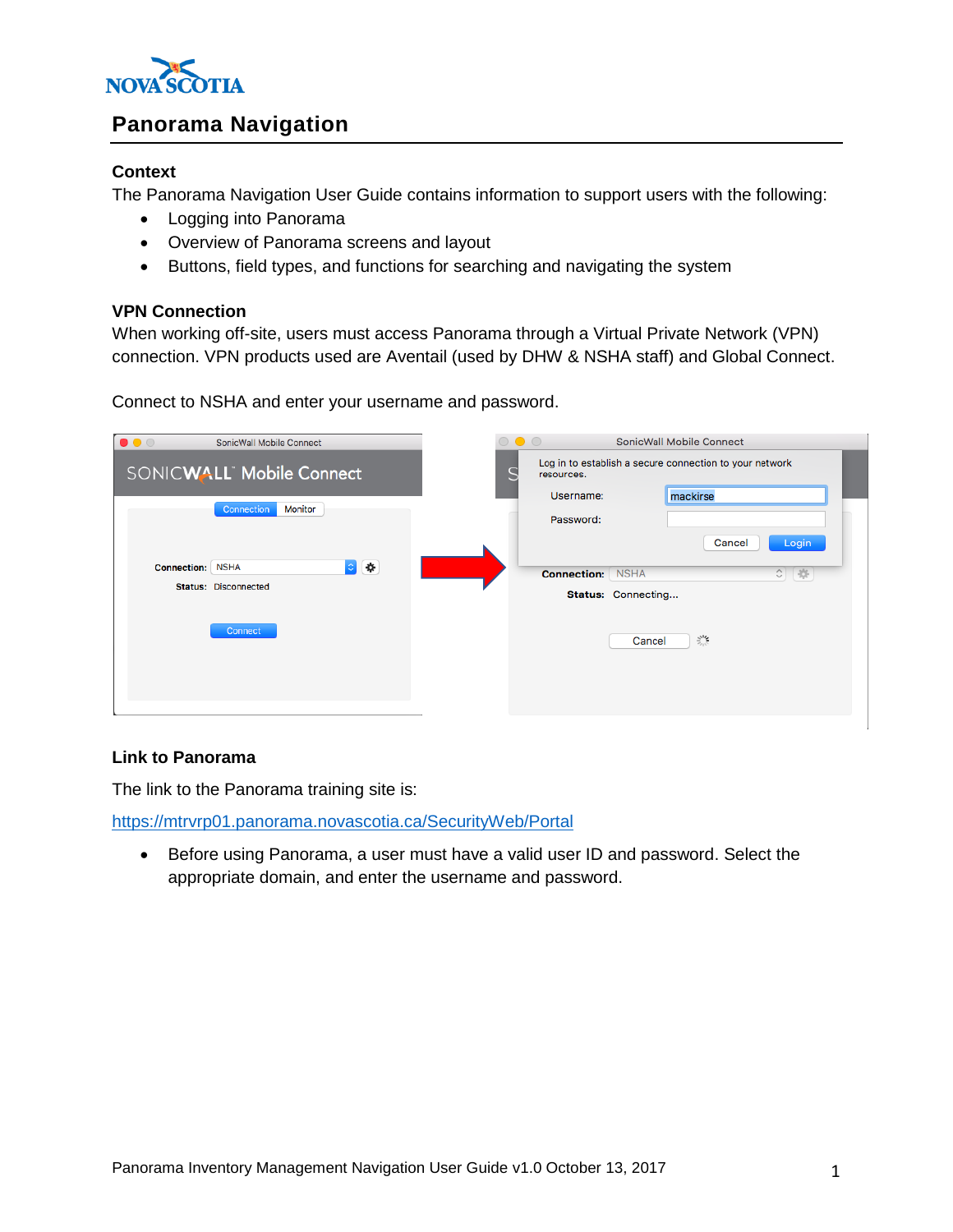

| PANORAMA                                 |  |
|------------------------------------------|--|
| <b>TRAINING</b>                          |  |
| Domain<br><b>CDHA</b><br>$\div$          |  |
| <b>Username</b><br>mackirse              |  |
| Password                                 |  |
|                                          |  |
| Logon                                    |  |
|                                          |  |
|                                          |  |
|                                          |  |
|                                          |  |
|                                          |  |
|                                          |  |
|                                          |  |
|                                          |  |
|                                          |  |
| Nova Scotia Dept. of Health and Wellness |  |

# **Panorama Login Screen**

The Panorama Login screen is the first screen a user sees after accessing Panorama. A User's Organization and Role are listed on this screen.

| <b>ANORAMA</b><br>P |                                        |                                                                    |  |
|---------------------|----------------------------------------|--------------------------------------------------------------------|--|
|                     | Login / Ouverture de session           |                                                                    |  |
|                     |                                        |                                                                    |  |
|                     | * Required Field / Information Requise |                                                                    |  |
|                     |                                        | Specify your Language preference / Sélectionner la langue préférée |  |
|                     |                                        | * Organization/Organisation: Department of Health and Wellness     |  |
|                     | *Role/Rôle:                            | NS_INVENTORY_PROVINCIAL                                            |  |
|                     | *Language/Langue:                      | English<br>۰                                                       |  |
|                     |                                        |                                                                    |  |
|                     |                                        |                                                                    |  |
|                     |                                        | <b>Continue/Continuer</b>                                          |  |
|                     |                                        |                                                                    |  |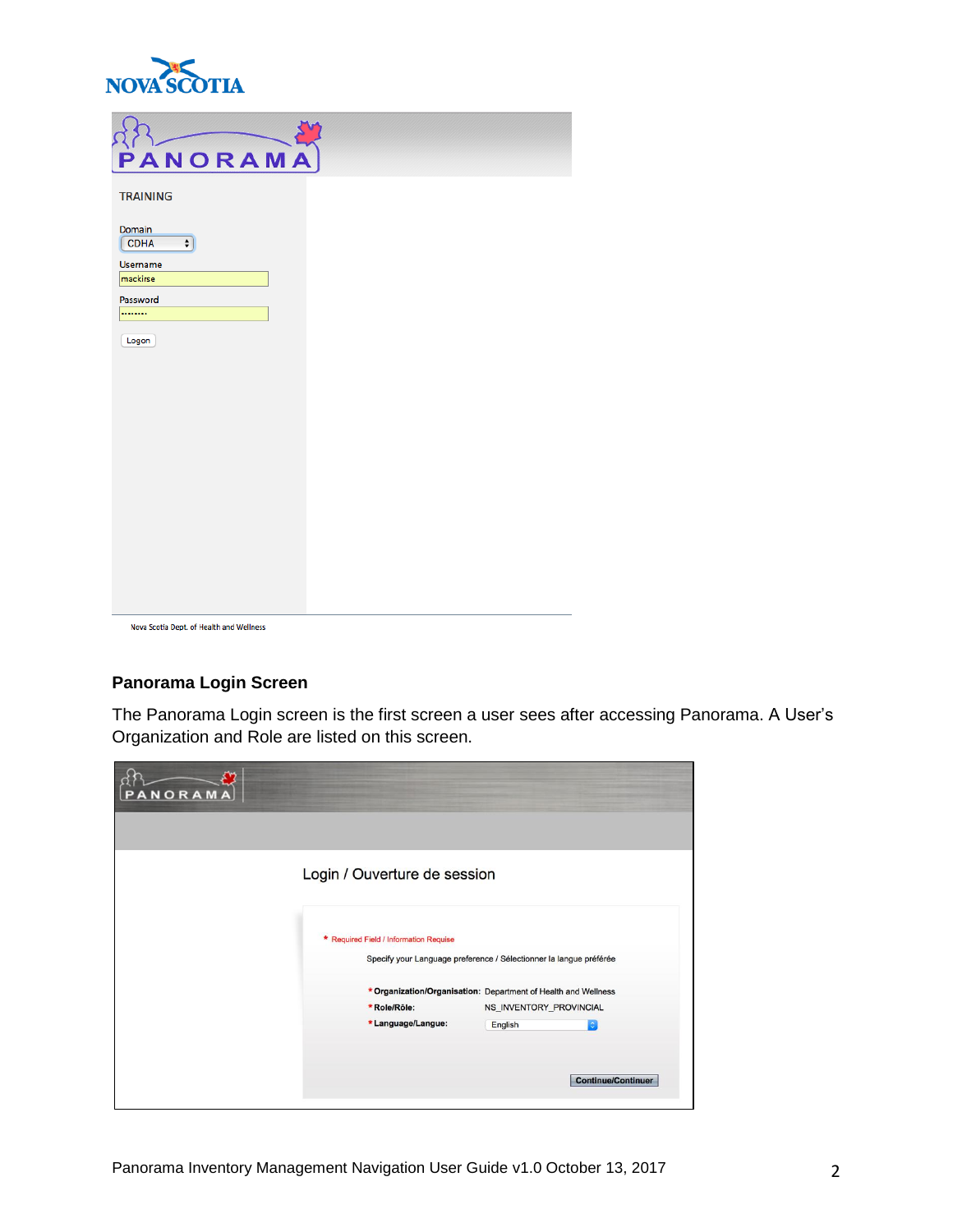

- The logo in the top left-hand corner of the screen will display throughout the application. Logging out takes a user back to this screen.
- Roles define what users are authorized to view and perform while working with Panorama. A user may be provided with one or more roles, depending on the person's job requirements.
- Each role may be associated with one or more organization. If this is the case, it is essential to select the correct organization and associated role for each Panorama session.
- Click **Continue** to proceed to the next screen.

#### **Panorama Dashboard**



- The Panorama **Dashboard** screen is the first page a user sees upon a successful login to Panorama. This screen is accessible from anywhere in Panorama by clicking on the Panorama logo in the upper left-hand corner of any screen.
- A user must click the **Inventory** tab in the top navigation bar to complete most inventory tasks.
- The **Admin** tab is clicked to access admin functionality such as the creation/management of Service Delivery Locations (SDL).
- In the future, Nova Scotia may post reference links to the External Reference Links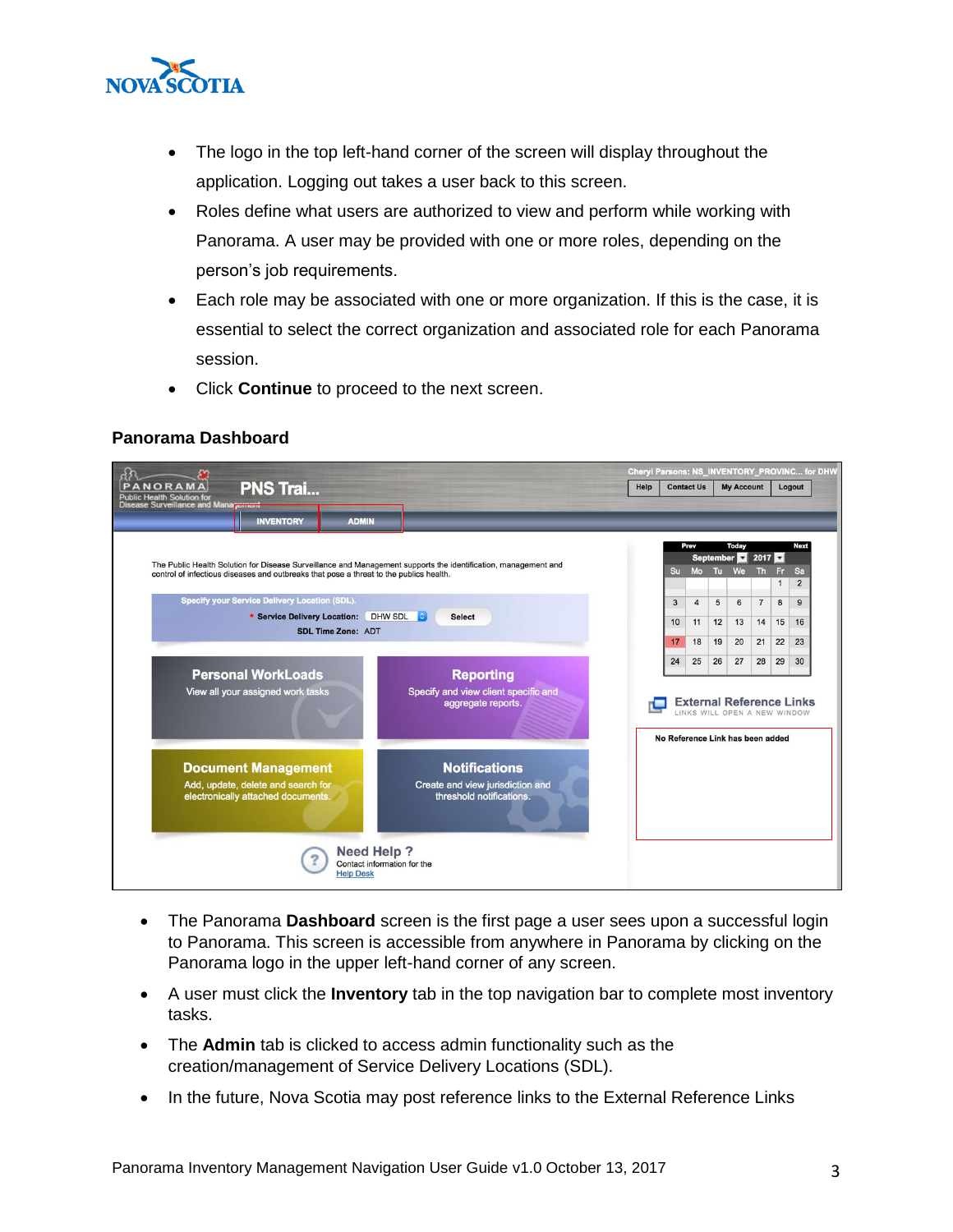

section.

| <b>Inventory Zone Roles</b>                                                                | <b>Inventory Provincial Roles</b>                                                                                      |  |  |  |
|--------------------------------------------------------------------------------------------|------------------------------------------------------------------------------------------------------------------------|--|--|--|
| Product requisitions to the Bio Depot,<br>public health offices, and external<br>providers | • All functionality, including contract,<br>supplier, PDR, and Forecast.<br>Permissions to add and update<br>$\bullet$ |  |  |  |
| No contract, supplier, PDR, and<br>forecast permissions                                    | Catalogue Items and Product Lots                                                                                       |  |  |  |
| Cannot add or update Catalogue<br>Items or Product Lots                                    |                                                                                                                        |  |  |  |

## **Left-Hand Navigation Menu**

The **Left-Hand Navigation Menu** bar allows users to easily move between Panorama screens.

## • Inventory Replenishment

- ▶ Product Requisitions
- ▶ Product Delivery Request
- ▶ Product Returns To HP
- ▶ Product Returns To<br>Supplier
- ▶ Product Returns From<br>External

**Forecast Product Demand Plan Replenishment** 

- **Mass Requisitions**
- Inventory Maintenance **View Inventory**

**Move Inventory** 

**Adjust Inventory** ▶ Physical Inventory

- Manage Adverse Storage<br>Conditions **View Recall**
- **Product Recall** Inventory Setup
- **Product Lot** Contract Supplier Catalogue Item **Order Set** Program **Holding Point Profile**

**Holding Point Location** 

To access a particular screen, click on the **Left-Hand Navigation Menu** topic.

Some functions are grouped in categories. In order to see what functions are available within a group, click the arrow next to the name of the primary function (e.g., Physical Inventory). The menu will expand and display additional functions available.

The top navigation menu displays the Panorama components a user has access to. These links are commonly referred to as Top Navigation or Top Nav. For Inventory users, access is provided for **Inventory** and **Admin**.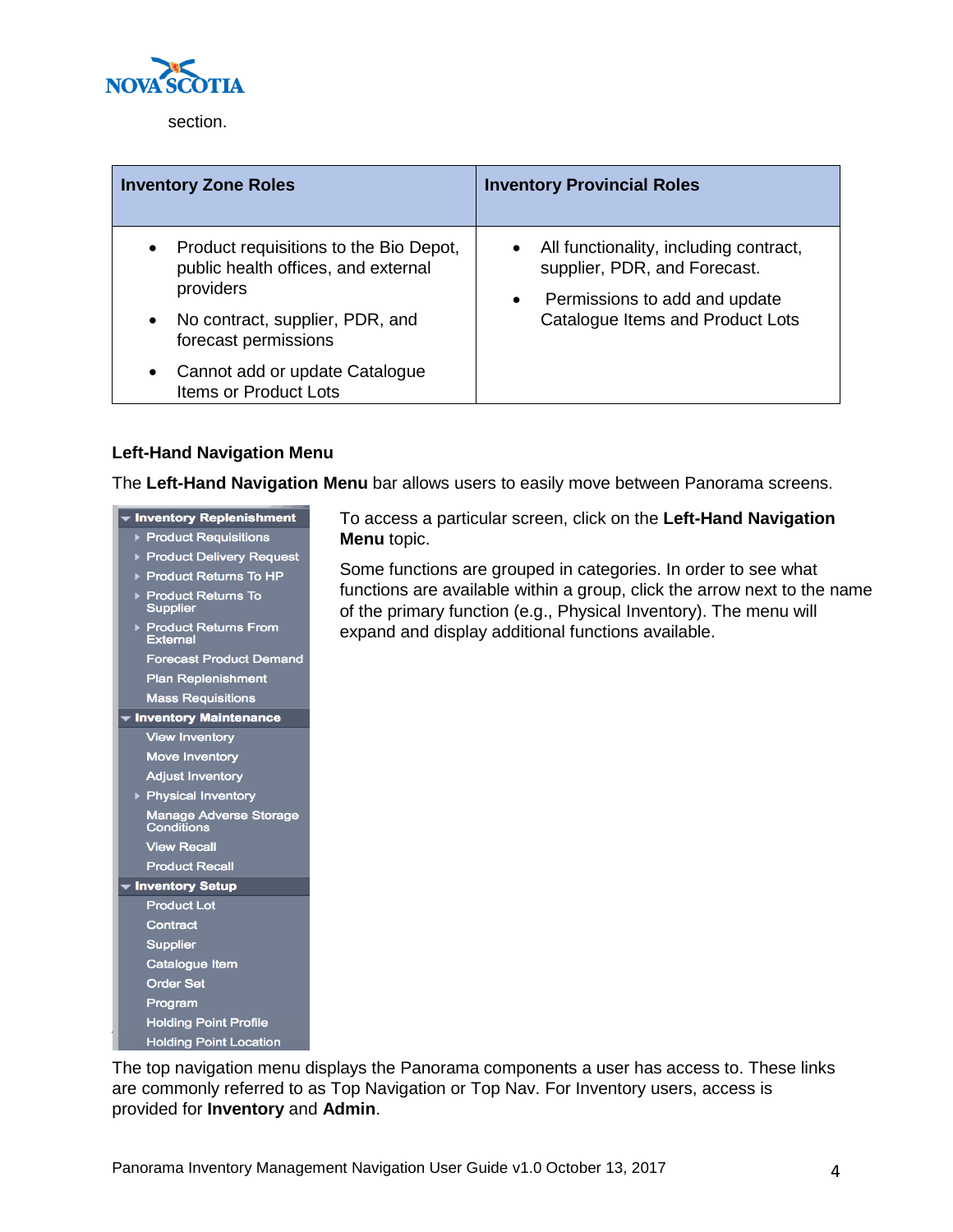

|                                          |                  |              | Cheryl Parsons: NS_INVENTORY_PROVINC for DH |                   |        |  |
|------------------------------------------|------------------|--------------|---------------------------------------------|-------------------|--------|--|
| [PANORAMA]<br>Public Health Solution for | <b>PNS Trai</b>  |              | <b>Contact Us</b><br>Help                   | <b>My Account</b> | Logout |  |
| Disease Surveillance and Management      |                  |              |                                             |                   |        |  |
|                                          | <b>INVENTORY</b> | <b>ADMIN</b> |                                             |                   |        |  |

### **Back Button**

Users should not use the **Back** button of the internet browser to move/return to the previous screen of Panorama. Always use the **Cancel** button or menu options.

#### **Wild Card Searches**

Wildcard characters % may be used to generate more search results. A % may be added after a few letters of a name, facility, or even a Lot Number. Panorama will generate a list of items containing the letters before the %. For example, %AR may result in Aaron, Arlene, or Lot Number AR3455.

#### **Common Panorama Fields and Screen Buttons**

The following table provides a list and descriptions of common screen elements and buttons in Panorama.

| <b>Button/Field Type</b>                         | <b>Description</b>                                                                                                                                                                                                                                     |
|--------------------------------------------------|--------------------------------------------------------------------------------------------------------------------------------------------------------------------------------------------------------------------------------------------------------|
|                                                  |                                                                                                                                                                                                                                                        |
| <b>Cancel</b>                                    | The <b>Cancel</b> button is a command that takes users out<br>of the current screen and back to the previous page.<br>Any unsaved edits made on screen will be lost. Only<br>data that was saved prior to selecting the Cancel<br>button will be kept. |
|                                                  | <b>Note:</b> If clicking the Cancel button in the middle of a<br>process, a warning usually displays prior to exiting the<br>screen.                                                                                                                   |
| <b>Retrieve</b><br><b>Search</b><br><b>Clear</b> | The Search button initiates a search in Panorama,<br>using the criteria selected in the search screen. It is<br>highlighted in grey.                                                                                                                   |
|                                                  | The Retrieve button, generates the previous search<br>criteria.                                                                                                                                                                                        |
|                                                  | The Clear button clears the search criteria.<br>All three buttons are grouped together on search<br>screens.                                                                                                                                           |
| <b>Close</b>                                     | The Close button displays on screens with<br>information to view, e.g., viewing inventory. Click the<br>Close button to return to the previous screen.                                                                                                 |
| <b>Return</b>                                    | The <b>Return</b> button returns a user to the original<br>search screen, e.g., following a Catalogue Item<br>search.                                                                                                                                  |